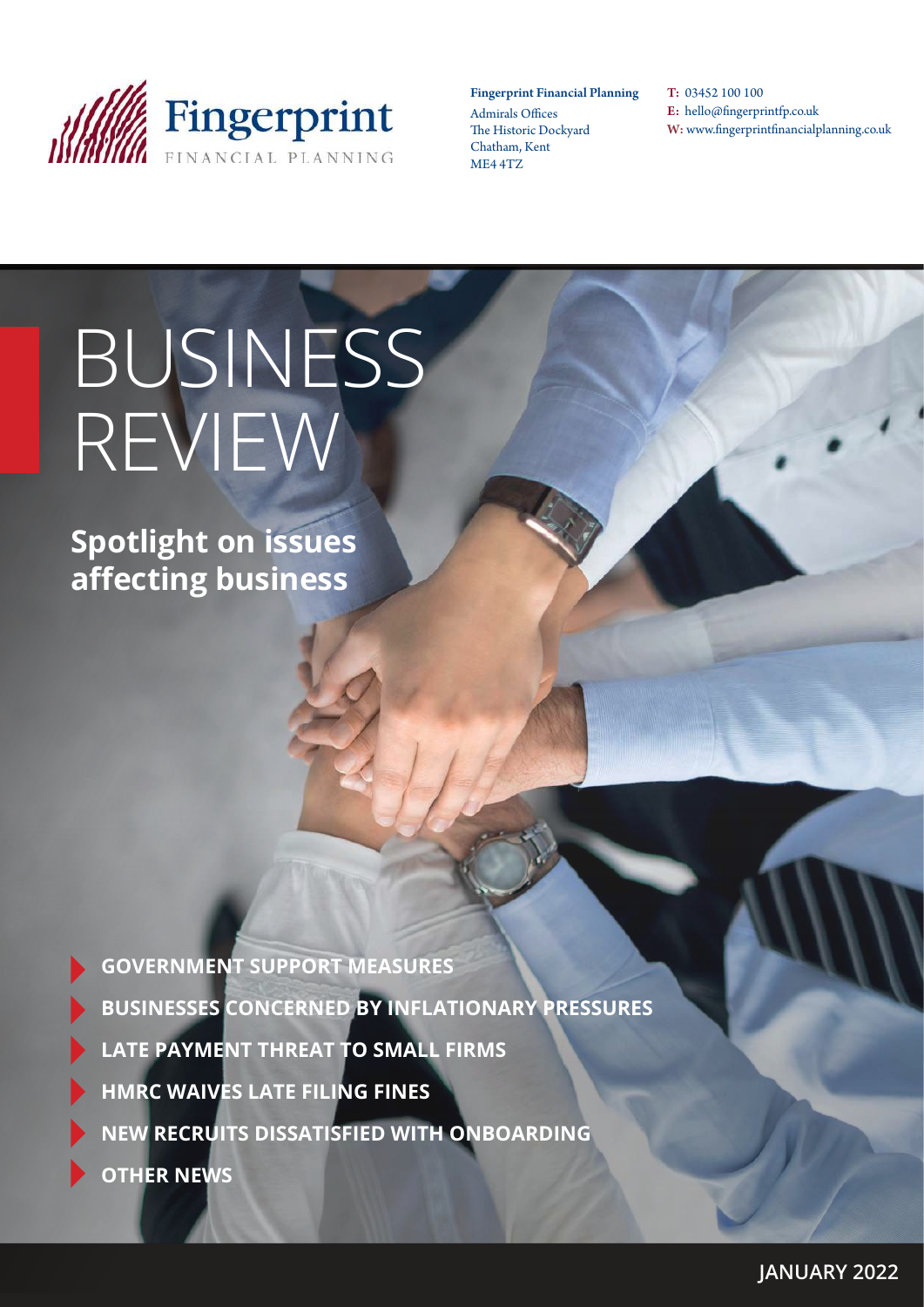

#### **GOVERNMENT SUPPORT MEASURES**

**Last month Chancellor Rishi Sunak announced a package of measures designed to support those businesses most impacted by the rapid spread of the Omicron variant.**

The £1bn support fund includes one-off cash grants of up to £6,000 per premises for eligible businesses in the hospitality and leisure sectors. The package also provides discretionary funding for local authorities in England to support other impacted businesses through the Additional Restrictions Grant, while extra funding has been provided to each of the devolved administrations.

Mr Sunak also announced that the government will cover the cost of Statutory Sick Pay for COVID-related absences for small and medium-sized employers across the UK. This means that firms with fewer than 250 employees will be reimbursed for up to two weeks per employee from 21 December 2021.

Commenting on the new package of support measures, the Chancellor said, *"We recognise that the spread of the Omicron variant means businesses in the hospitality and leisure sectors are facing huge uncertainty at a crucial time. So, we're stepping in with £1bn of support, including a new grant scheme, the reintroduction of the Statutory Sick Pay Rebate Scheme and further funding."* 

#### **BUSINESSES CONCERNED BY INFLATIONARY PRESSURES**

**A recently released economic survey conducted by the British Chambers of Commerce (BCC) shows that businesses are currently facing**  *'unprecedented inflationary pressures.'*

The survey of almost 5,500 firms reported strong evidence of an economic slowdown during the final quarter of last year. It also found businesses increasingly concerned about price pressures, with 66% of firms citing inflation as a key area of concern and 58% expecting their prices to increase in the next three months. Both figures were survey record highs.

Rising interest rates were also found to be a growing worry for the business community. Overall, 27% of firms said they were concerned about rising interest rates; this was up from 19% in the previous quarter's survey. Last month, the Bank of England increased Bank Rate to 0.25% from a historic low of 0.1% and further monetary tightening is expected this year to combat an anticipated surge in inflation this spring.

Another survey, however, has highlighted an air of optimism across the SME sector. The research by Starling Bank found that more than two-thirds of all small business owners are confident for the year ahead. The survey also reported plans for record levels of business investment in 2022.

# **LATE PAYMENT THREAT TO SMALL FIRMS**

**The Federation of Small Businesses (FSB) has warned that a worsening of the late payment crisis will cause further contraction across the small business sector, unless policymakers take action to tackle the problem.**

Research recently conducted by the FSB found that 30% of all business owners have seen late payment of invoices increase over the last three months. In addition, a further 8% said they have experienced other forms of poor payment practice.

Worryingly, the survey also revealed that late payment is currently threatening the viability of around 8% of the small business community. Government statistics show that the number of UK small firms fell by almost 400,000 last year, and the FSB survey suggests the late payment crisis could be set to force a further 440,000 firms out of business in 2022.

Commenting on the research findings, FSB National Chair Mike Cherry said, *"Late payment was destroying thousands of small businesses even before the pandemic hit – the pandemic has made matters worse. Policymakers need to understand that late payment is the issue that keeps thousands of entrepreneurs up at night and one that has worsened in lockstep with lockdowns. We need to see words turned to action."*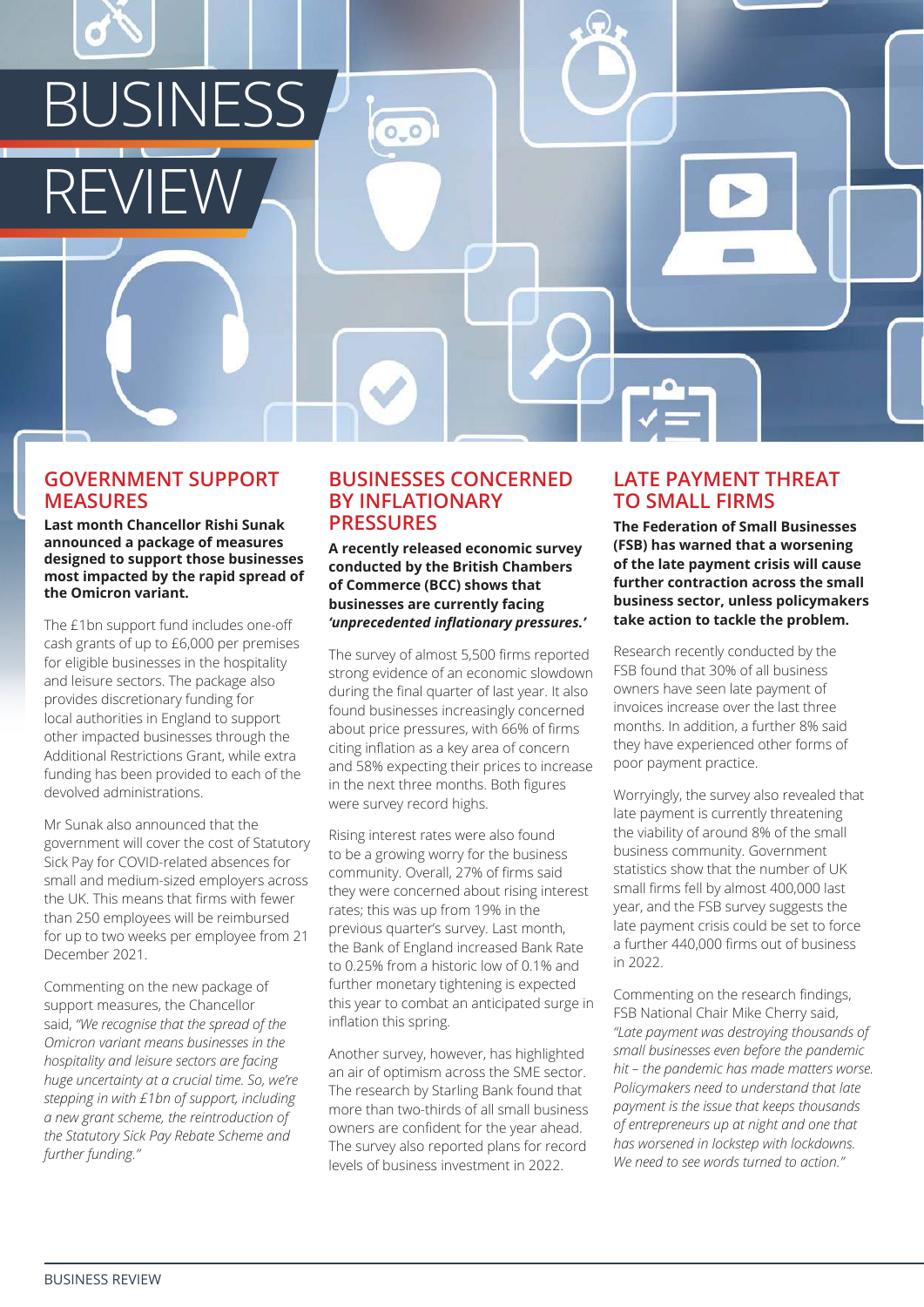## **QUIRKY QUOTE:**

*I don't know where I'm going from here, but I promise it won't be boring*

— David Bowie

 $P$  of  $\mathbb{Z}$ 

### **HMRC WAIVES LATE FILING FINES**

**The Self-Assessment tax window has been extended for the second year running, with HMRC announcing that anyone who files their return by 28 February will not receive a late filing penalty.**

HMRC is still encouraging taxpayers to file and pay on time, and the deadline remains 31 January. However, anyone who fails to do so will not be hit with a late filing penalty so long as they file online by the end of February, and anyone who fails to pay on time will not receive a late payment penalty provided the tax is paid in full, or a Time to Pay arrangement has been set up, by 1 April. Interest on any unpaid tax, however, will accrue from 1 February.

By early January, more than half of the 12.2 million taxpayers who need to submit a 2020/21 return had done so. This included over 31,000 who completed returns between Christmas Eve and Boxing Day.

Angela MacDonald, HMRC Deputy Chief Executive said, *"We know the pressures individuals and businesses are again facing this year, due to the impacts of COVID-19. Our decision to waive penalties for one month for Self-Assessment taxpayers will give them extra time to meet their obligations without worrying about receiving a penalty."* 

# **NEW RECRUITS DISSATISFIED WITH ONBOARDING**

**A new study suggests firms risk losing newly hired employees during the critical first few months of employment due to inadequacies with onboarding processes.**

The 'UK Employee Support and Retention Survey' conducted by employee engagement specialists Wildgoose, asked people who had started new jobs within the last year about the quality of onboarding they experienced at their new company. Almost two-thirds said elements of the process were insufficient, leaving them confused or alienated.

Employers get one chance to make a good first impression and successful onboarding focused on guidance, training, direction and values is essential in achieving this. Yet the research found nearly half of new recruits were not given personal targets for role progression and just over a third were not made aware of their core responsibilities, both key elements in terms of engaging employees in new roles.

The survey also found dissatisfaction varied by company size, with onboarding issues most prevalent in the SME sector. Indeed, over three-quarters of new starters with SMEs felt their experience could have been improved. As well as lacking guidance on personal targets and core duties, some SME new recruits also stated they had little help from colleagues in similar roles.

# *OTHER* **NEWS**

#### **TEMPORARY SELF-CERTIFICATION EXTENSION**

The government has announced a temporary extension to the period employees can self-certify sickness absence. Employees who became ill after 9 December can now self-certify sickness for up to 28 days rather than seven days as under the previous Statutory Sick Pay Regulations. The extension is designed to relieve pressure on GPs involved in the booster vaccination roll out with the change in rules currently set to apply until 26 January.

#### **IMPACT OF THE UK-EU TRADE DEAL**

Research undertaken by the BCC shows an increase in the proportion of firms reporting difficulties with the various changes brought about to UK-EU trade over the past year. The survey found that 45% of firms are currently facing difficulties adapting to changes in rules for buying or selling goods under the post-Brexit trade agreement, while 15% of firms said they were finding it easy.

#### **SPRING FORECAST DATE ANNOUNCED**

Chancellor Rishi Sunak has commissioned the Office for Budget Responsibility (OBR) to produce an economic and fiscal forecast for Wednesday 23 March, suggesting he will deliver a Spring Statement on that date. Under the Budget Responsibility and National Audit Act, the Chancellor must ask the OBR to produce a forecast at least twice each financial year, typically to accompany a fiscal Statement or Budget.